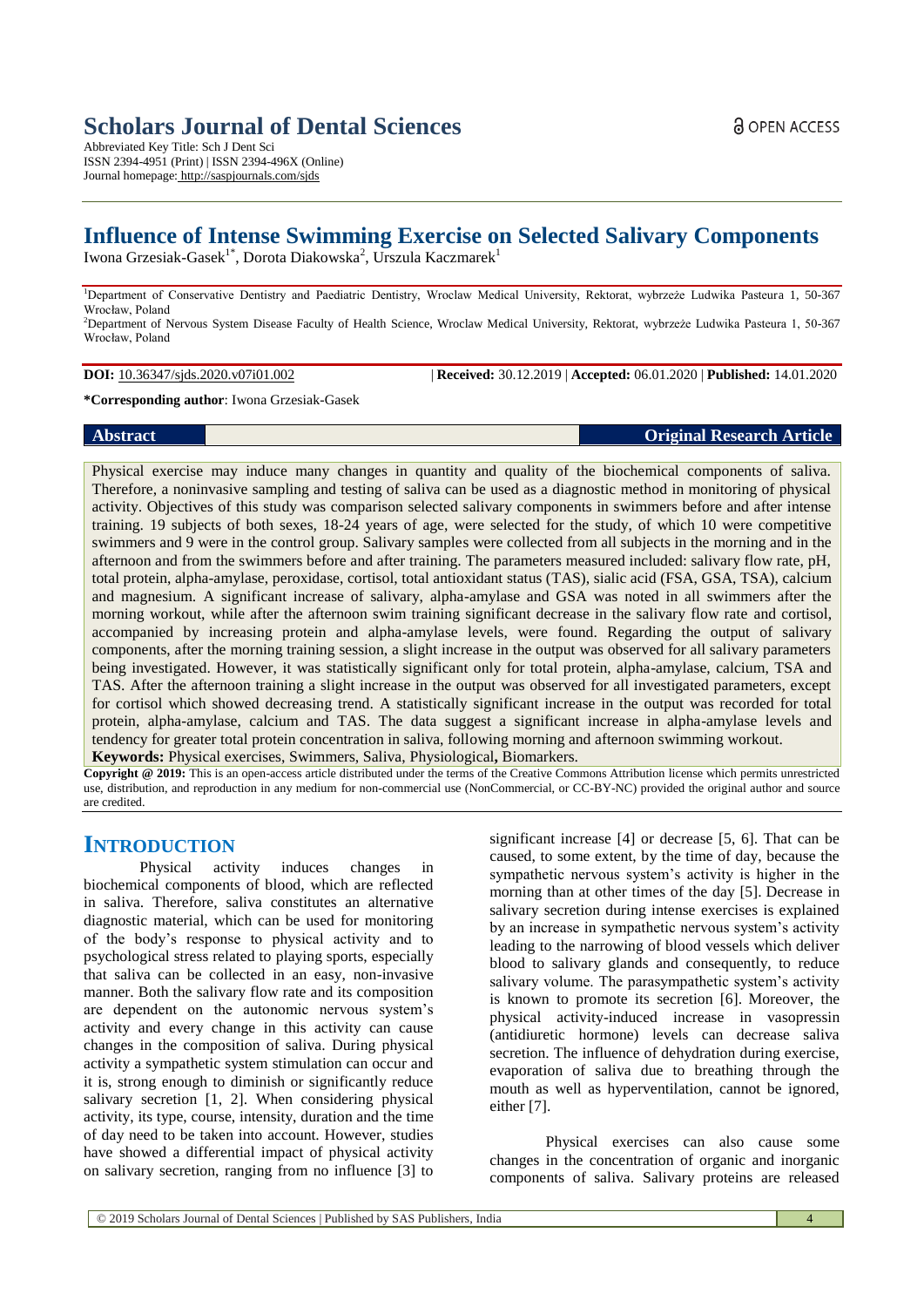mainly after activation of the sympathetic nervous system. Moreover, the level of cortisol in the blood (glucocorticoid hormone produced by the (glucocorticoid hormone produced by the adrenocortical glands, called the stress hormone) increases after physical exercise, which largely influences the body's metabolic rate. The unbound protein fraction of cortisol travels by passive diffusion to body fluids, including saliva. Since a correlation has been found between cortisol levels in blood serum and in saliva, salivary cortisol can be an indicator of the adrenocortical gland's secretions during physical activity [8]. Circadian rhythm of the blood cortisol was identified to reach its maximum level early in the morning, decreasing further into the day to reach the low level in the evening and the cortisol concentration was found to increase following physical exercise performed in the morning rather than in the evening [9]. Also, the concentration of alpha-amylase, a salivary enzyme, which constitutes half of total salivary protein, was shown to increase in response to psychological and physical stress [6]. Alpha-amylase, produced mainly in parotid and submandibular salivary glands, is a sensitive marker reflecting sympathetic nervous system activity and, constitutes an alternative to both catecholamines (adrenaline and noradrenaline) and cortisol assays [10].

Assessment of lactate concentration in blood serum can be also used for monitoring athletes' training. Lactate provides an anaerobic threshold based on the blood lactate levels measured at the lower limits of training intensity. In saliva, just like in the blood serum, a significant increase in the lactate concentration was observed and it correlated with its levels in the blood serum and saliva, after the swim training [11]. A study of Immunoglobulin A, the first line of defense against upper respiratory tracts' infections in response to physical activity, is not completely unambiguous. Since both the body's metabolic rate and oxygen consumption increase during physical activity (due to increased metabolic rate especially in skeletal muscles), the production of reactive oxygen species (ROS) increases, as well. Under the normal conditions, reactive oxygen species are eliminated by intracellular and extracellular defense mechanisms, including enzymatic and non-enzymatic antioxidants which delay or inhibit oxidation of substrates [12]. An increase in the antioxidant levels in the saliva was observed after physical activity [13]. Levels of trace elements and electrolytes have been assessed, with magnesium, sodium, and manganese contents increasing in saliva after physical activity [14].

The aim of the study was to evaluate selected salivary components and their circadian rhythm in swimmers before and after swim training and compare them with sedentary controls.

## **MATERIALS AND METHODS**

Participants: 19 subjects aged 18-24 (mean 23) were included in the study. The Study group consisted of 10 competitive swimmers: 7 males, and 3 females. The Control group consisted of 9 subjects with sedentary lifestyles: 4 males and 5 females. Inclusion criteria were as follows: subjects at the age of 18 and over, generally healthy, not taking any medicine, who practice swimming for 20 hours a week, or who are currently not engaged in any physical activity.

All subjects were provided with a detailed description of the study protocol and then a written informed consent was obtained from them. The swimmers trained 21 hours per week in the morning (7.00-8.45 a.m.) and in the afternoon (4.00-5.45 p.m.). The swim training consisted of swimming the distance of 5000 meters.

## **Salivary sample collection and analysis**

To ensure consistency and to account for diurnal fluctuation in the salivary parameters, all unstimulated mixed saliva samples were taken from swimmers in the morning and in the afternoon, before and after the swimming workout. In the study group, saliva samples were collected 4 times a day (i.e. in the morning and in the afternoon before and after swim training). The total number of saliva samples collected amounted to 40. In the control group, saliva was collected twice a day, in the morning and in the afternoon, at the time when the study group started the swim training. The total number of saliva samples collected from the control group amounted to 18.

Samples of saliva were collected after a thorough mouth rinse with distilled water. The subjects were sitting, head bent down and the mouth open. Saliva was taken with a plastic pipette and put into a graded test tube placed on crushed ice. Based on the measurement of the volume of the collected saliva sample, and the time needed to collect it, the salivary flow rate was calculated as ml/min (V). The samples were centrifuged for 10 minutes at a speed of 3500 rpm before biochemical assays. Sample collection was preceded by rinsing the mouth and clear supernatants were used for the assays to minimize the contribution of other sources of the tested salivary parameters, such as: oral bacteria, epithelial cells, leukocytes, and dietary residues. Total protein - P (by Lowry's *et al.*, method) [11], pH (by potentiometric method), alpha-amylase - Amy (by Caraway's colorimetric method-Alpha Diagnostic Kit), salivary peroxidase - SPO (using Nbs-SCN method) [15], salic acid total - TSA, bound - GSA and free - FSA (by periodate-resorcinol method) [16], cortisol - C (Elisa Kit from R&D Systems), total antioxidant status - TAS (TAS assay Randox), calcium - Ca (by method based on formation of chromogenic complex between calcium ions and o-cresolphthaelin using Alpha Diagnostics kit), magnesium - Mg (by colorimetric method based on the reaction of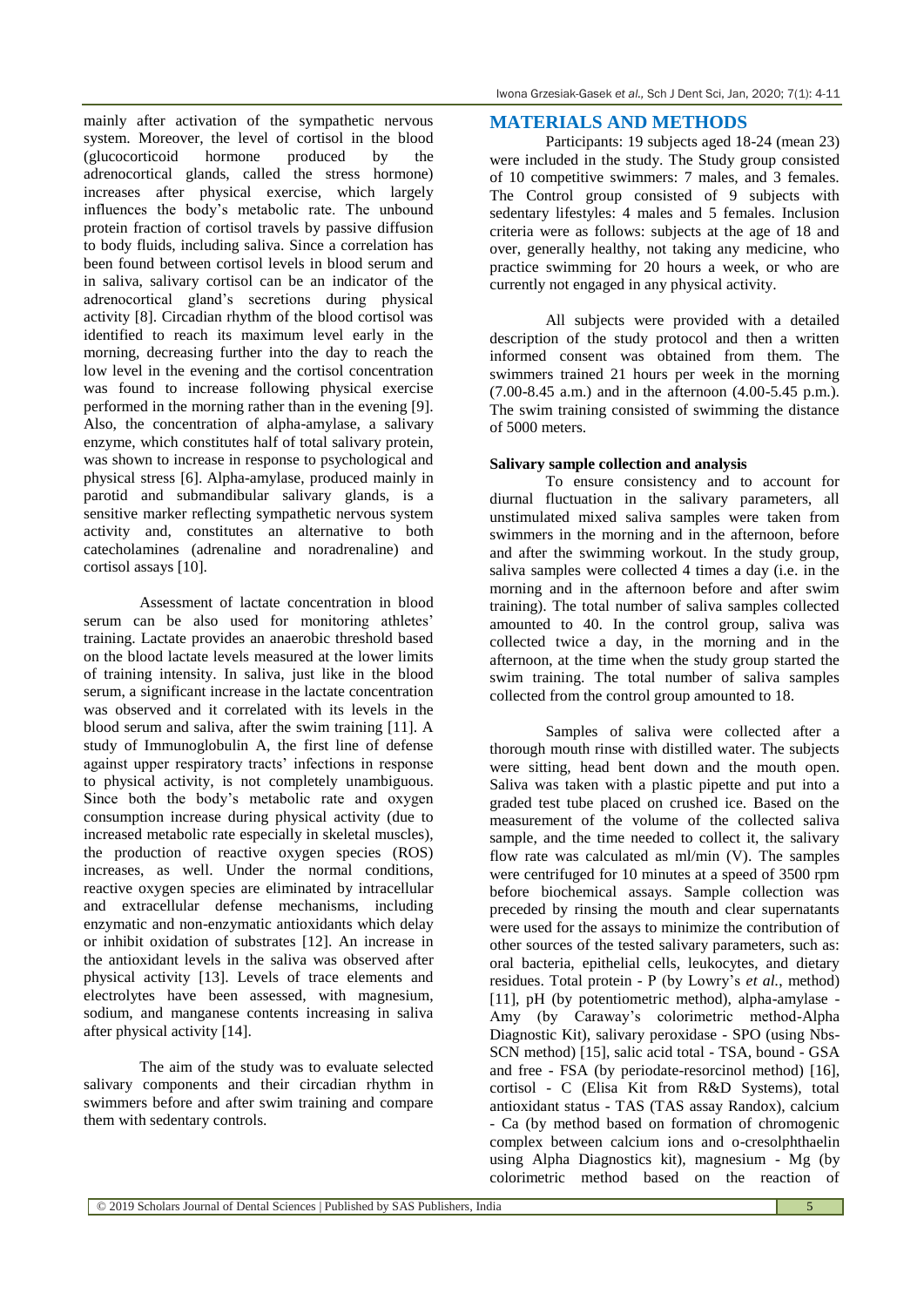magnesium with Xylidyl Blue-I using Alpha Diagnostics kit) were assessed. Moreover, the data obtained from the measurements were expressed as an output, i.e. concentration of a specific component obtained within 1 minute.

This study protocol has been approved by The Bioethics Committee (No KB-327/2009) of The Medical University of Wroclaw. All research was performed in accordance with relevant guidelines and regulations and a statement confirming that informed consent was obtained from all participants.

Statistical analysis: Depending on the type of variables distribution, Student's t-test or Mann-Whitney test was used for the independent variables analysis. For the dependent variables, Student's t-test or nonparametric Wilcoxon's test was conducted. The obtained data were analyzed statistically with the significance level set at  $p<0.05$  by STATISTICA 13.1 software package (StatSoft, Inc., Tulsa, OK, USA).

## **RESULTS AND DISCUSSION**

#### **Analysis of the Time of Day Variations**

We found slight fluctuations in the average levels of salivary parameters related to the time of day. This was found in The samples collected both in swimmers before swim training and in the control group. Those levels were slightly lower in saliva collected in the morning hours than in the samples collected in the afternoon for both groups, except for pH, cortisol, and GSA in the control group.

In the control group, the alpha-amylase level was significantly lower in the morning hours compared to the afternoon hours, but it increased in swimmers before the afternoon training session by  $41\%$  (p $>0.05$ ) compared to the morning workout. However, cortisol level was significantly higher in swimmers before the morning training session compared to the afternoon session, with a similar tendency observed in the control group.

#### **Levels of salivary parameters in swimmers before training compared with the control group**

In the morning, significantly lower cortisol levels were found in swimmers' saliva compared to the control group. In the afternoon, lower salivary flow rate, higher total protein concentration, lower alphaamylase activity and lower cortisol content were also noted.

#### **Levels of salivary parameters before and after training:**

After the morning training session, a significant increase in the levels of total protein, alphaamylase and GSA was observed. Following an afternoon workout, a significant decrease in the salivary flow rate and cortisol concentration, accompanied by increased total protein and alpha-amylase, were observed (Table-1).

| <b>Salivary parameters</b>                                                           | Day   | <b>Non-swimmers</b>            | <b>Swimmers study group</b> |                   | <b>Before training</b>            | <b>Swimmers before</b>           |  |  |
|--------------------------------------------------------------------------------------|-------|--------------------------------|-----------------------------|-------------------|-----------------------------------|----------------------------------|--|--|
|                                                                                      | time  | (Control group)                | before                      | After             | swimmers vs non-                  | vs after training                |  |  |
|                                                                                      |       |                                |                             |                   | swimmers                          |                                  |  |  |
| Salivary flow rate (V)                                                               | am    | $0.53 \pm 0.43$                | $0.28 \pm 0.12$             | $0.20 \pm 0.87$   | $u=-1.837$ p=0.066 <sup>b</sup>   | $t=3.221$ p=0.089 <sup>a</sup>   |  |  |
| ml/min                                                                               | pm    | $0.60 \pm 0.21$                | $0.37 \pm 0.15$             | $0.33 \pm 0.19$   | (147%)                            | (129%)                           |  |  |
|                                                                                      |       |                                |                             |                   | $u=-2.245$ p=0.025 <sup>b</sup>   | $t=0.312$ p=0,583 <sup>a</sup>   |  |  |
|                                                                                      |       |                                |                             |                   | (138%)                            | (111%)                           |  |  |
|                                                                                      | am vs | $z=0.652$ p=0.514°             | $t = 2.156$                 | $t = 3.894$       |                                   |                                  |  |  |
|                                                                                      | pm    | (13%)                          | $p=0.159^{\circ}$           | $p=0.064^{\circ}$ |                                   |                                  |  |  |
|                                                                                      |       |                                | (132%)                      | (165%)            |                                   |                                  |  |  |
| pH                                                                                   | am    | $7.48 \pm 0.36$                | $6.99 \pm 0.40$             | $6.95 \pm 0.41$   | $t = -2.756$ p=0.013 <sup>a</sup> | $t=0.034$ p=0.855 $^{a}$         |  |  |
|                                                                                      | pm    | $7.33 \pm 0.35$                | $7.06 \pm 0.55$             | $7.31 \pm 0.19$   | (16%)                             | (10.57%)                         |  |  |
|                                                                                      |       |                                |                             |                   | t= $-1.229$ p=0.235 $^a$          | t=1.746 p=0.202 $a$              |  |  |
|                                                                                      |       |                                |                             |                   | (14%)                             | $(13.5\%)$                       |  |  |
|                                                                                      | am vs | t=0.799 p=0.384 <sup>a</sup>   | $t = 0.114$                 | $t = 5.891$       |                                   |                                  |  |  |
|                                                                                      | pm    | (12%)                          | $p=0.739^{a}$               | $p=0.025^a$       |                                   |                                  |  |  |
|                                                                                      |       |                                | $(1\%)$                     | (15%)             |                                   |                                  |  |  |
| Total protein (P)<br>$\mathfrak{g}/\mathfrak{l}$                                     | am    | $0.74 \pm 0.21$                | $0.79 \pm 0.25$             | $1.25 \pm 0.97$   | $u=0.449$ p=0.650 <sup>b</sup>    | z=2.803 p= $0.005^{\circ}$       |  |  |
|                                                                                      | pm    | $0.79 \pm 0.22$                | $1.26 \pm 0.56$             | $1.60 \pm 1.15$   | (17%)                             | (158%)                           |  |  |
|                                                                                      |       |                                |                             |                   | u=1.959 p=0.050 <sup>b</sup>      | $z=1.718p=0.086^c$               |  |  |
|                                                                                      |       |                                |                             |                   | (159%)                            | $(127.0\%)$                      |  |  |
|                                                                                      | am vs | $t=0.157$ p=0.696 <sup>a</sup> | $z=1.783$                   | $z=1.579$         |                                   |                                  |  |  |
|                                                                                      | pm    | (17%)                          | $p=0.074^{\circ}$           | $p=0.014^c$       |                                   |                                  |  |  |
|                                                                                      |       |                                | (159%)                      | (128%)            |                                   |                                  |  |  |
| ά-amylase (Amy)                                                                      | am    | $39.15 \pm 31.30$              | 34.48±19.19                 | $50.75 \pm 37.36$ | $u=-0.040$ p=0.967 <sup>b</sup>   | z=2.803 p= $0.0005$ <sup>c</sup> |  |  |
| $i$ /ml                                                                              | pm    | $143.94 \pm 86.55$             | 48.50±33.98                 | $62.02 \pm 35.99$ | (112%)                            | (147%)                           |  |  |
|                                                                                      |       |                                |                             |                   | t=-2.877 p= $0.005b$              | $z=1.885$ p=0.059 <sup>c</sup>   |  |  |
|                                                                                      |       |                                |                             |                   | (195%)                            | (128%)                           |  |  |
|                                                                                      | am vs | t=11.665 p= $0.003a$           | $\overline{z=0.764}$        | $z=0.561$         |                                   |                                  |  |  |
|                                                                                      | pm    | (1268%)                        | $p=0.444^c$                 | $p=0.575^{\circ}$ |                                   |                                  |  |  |
|                                                                                      |       |                                | (141%)                      | (122%)            |                                   |                                  |  |  |
|                                                                                      |       |                                |                             |                   |                                   |                                  |  |  |
| © 2019 Scholars Journal of Dental Sciences   Published by SAS Publishers, India<br>6 |       |                                |                             |                   |                                   |                                  |  |  |

## **Table-1: Concentration of the test components in saliva**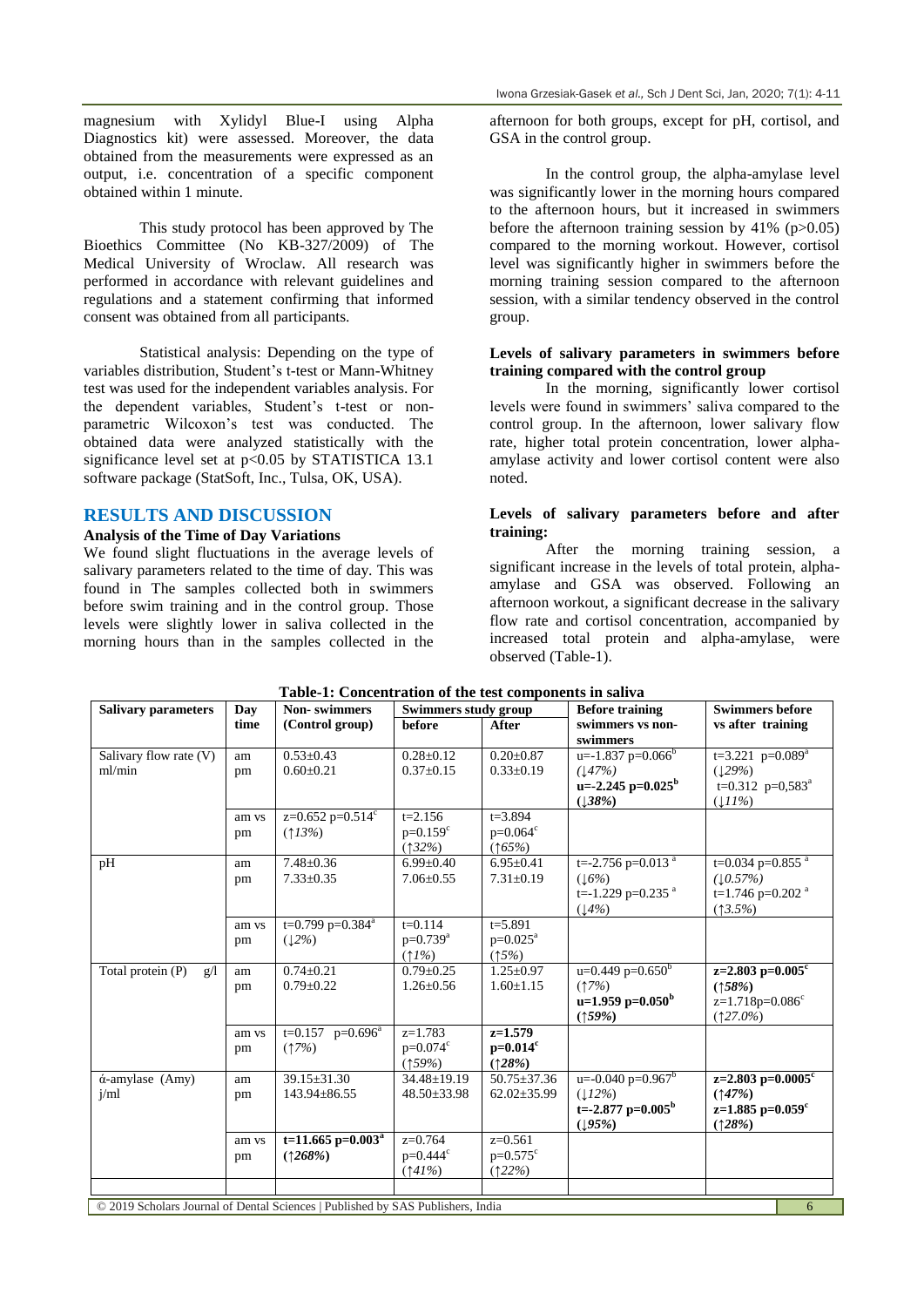Iwona Grzesiak-Gasek *et al.,* Sch J Dent Sci, Jan, 2020; 7(1): 4-11

| Salivary peroxidase      | am    | $1.35 \pm 0.87$                | $1.24 \pm 0.65$       | $2.05 \pm 2.94$       | $u=-0.000 p=1^{b}$                    | $z=0.152$ p=0.878°               |
|--------------------------|-------|--------------------------------|-----------------------|-----------------------|---------------------------------------|----------------------------------|
| (SPO)                    | pm    | $1.43 \pm 1.07$                | $1.33 \pm 0.89$       | $1.39 \pm 0.79$       | (18%)                                 | (165%)                           |
| U/ml                     |       |                                |                       |                       | $u=-0.122$ p=0.902 <sup>b</sup>       | z=0.152 p=0.878 <sup>c</sup>     |
|                          |       |                                |                       |                       |                                       | (14%)                            |
|                          |       |                                |                       |                       | (17%)                                 |                                  |
|                          | am vs | $p=0.856^a$<br>$t = 0.033$     | $z=0.051$             | $z=0.153$             |                                       |                                  |
|                          | pm    | (16%)                          | $p=0.959^c$           | $p=0.878^{c}$         |                                       |                                  |
|                          |       |                                | (17%)                 | (132%)                |                                       |                                  |
|                          |       |                                |                       |                       |                                       |                                  |
| <b>Total Antioxidant</b> | am    | $0.49 \pm 0.21$                | $0.40 \pm 0.15$       | $0.52 \pm 0.18$       | $t = -0.979$ $p = 0.341$ <sup>a</sup> | t=2.323 p=0.144 <sup>a</sup>     |
| Status (TAS)             | pm    | $0.51 \pm 0.30$                | $0.39 \pm 0.17$       | $0.47 \pm 0.17$       | (14%)                                 | (130%)                           |
| mmol/l                   |       |                                |                       |                       | t=-1.161 p= $0.262^a$                 | $t=1.137$ p=0.300 <sup>a</sup>   |
|                          |       |                                |                       |                       | (123%)                                | (120%)                           |
|                          |       | $p=0.826^a$                    |                       |                       |                                       |                                  |
|                          | am vs | $t = 0.049$                    | $t = 0.061$           | $t = 0.398$           |                                       |                                  |
|                          | pm    | (14%)                          | $p=0.806^a$           | $p=0.535^{a}$         |                                       |                                  |
|                          |       |                                | (12.5%)               | $(10\%)$              |                                       |                                  |
| Total sialic acid        | am    | $6.06 \pm 2.10$                | $4.78 \pm 1.85$       | $5.73 \pm 2.08$       | $u=-1.102$ p=0.270 <sup>b</sup>       | $t=1.152$ p=0.297 <sup>a</sup>   |
|                          |       |                                |                       |                       |                                       |                                  |
| (TSA)<br>mg%             | pm    | $6.25 \pm 4.51$                | $7.19 \pm 3.68$       | $3.81 \pm 4.45$       | (121%)                                | (120%)                           |
|                          |       |                                |                       |                       | $u=0.571$ p=0.567 <sup>b</sup>        | t=0.112 p=0.741 <sup>a</sup>     |
|                          |       |                                |                       |                       | (15%)                                 | (147%)                           |
|                          | am vs | $z=0.533$ p=0.593°             | $t = 3.424$           | $t = 1.786$           |                                       |                                  |
|                          |       |                                |                       |                       |                                       |                                  |
|                          | pm    | (13%)                          | $p=0.081^{a}$         | $p=0.198^a$           |                                       |                                  |
|                          |       |                                | (150%)                | (133%)                |                                       |                                  |
| Free sialic acid (FSA)   | am    | $2.23 \pm 1.52$                | $2.05 \pm 1.11$       | $1.94 \pm 1.02$       | $t = -0.283$ p=0.781 <sup>a</sup>     | $t=0.043$ p=0.836 <sup>a</sup>   |
| mg%                      | pm    | $2.76 \pm 1.93$                | $3.32 \pm 2.57$       | $3.22 \pm 3.17$       | (18%)                                 | (15%)                            |
|                          |       |                                |                       |                       |                                       |                                  |
|                          |       |                                |                       |                       | t=0.541 p=0.596 <sup>a</sup>          | t=0.007 $p=0.934^a$              |
|                          |       |                                |                       |                       | (120%)                                | (13%)                            |
|                          | am vs | $t=0.146$<br>$p=0.528^{a}$     | $t = 1.885$           | $t=1.316$             |                                       |                                  |
|                          | pm    | (124%)                         | $p=0.187^a$           | $p=0.267^a$           |                                       |                                  |
|                          |       |                                |                       |                       |                                       |                                  |
|                          |       |                                | (162%)                | (166%)                |                                       |                                  |
| Glycosidically bound     | am    | $3.82 \pm 1.28$                | $3.22 \pm 2.83$       | $4.56 \pm 3.93$       | $u=-1.102$ p= $0.270b$                | $z=2.701$ p=0.007 <sup>c</sup>   |
| sialic acid (GSA)        | pm    | $3.50 \pm 2.88$                | $3.87 \pm 1.54$       | $4.59 \pm 2.30$       | (116%)                                | (142%)                           |
| mg%                      |       |                                |                       |                       | $u=1.306$ p=0.191 <sup>b</sup>        | z=1.274 p=0.202 <sup>c</sup>     |
|                          |       |                                |                       |                       |                                       |                                  |
|                          |       |                                |                       |                       | $(11\%)$                              | $(17\%)$                         |
|                          | am vs | $z=0.770$ p=0.441 <sup>c</sup> | $z=1.172$             | $z=0.533$             |                                       |                                  |
|                          | pm    | (18%)                          | $p=0.247^c$           | $p=0.593^c$           |                                       |                                  |
|                          |       |                                | (120%)                | $(1\%)$               |                                       |                                  |
|                          |       |                                |                       |                       |                                       |                                  |
| Cortisol $(C)$           | am    | $18.43 \pm 17.16$              | $4.01 \pm 2.74$       | $3.48 \pm 2.96$       | $u=-2.653 p=0.0007b$                  | $t=0.171$ p=0.684 <sup>a</sup>   |
| $\mu$ g/ml               | pm    | $7.28 \pm 8.22$                | $2.00 \pm 1.21$       | $1.24 \pm 0.61$       | (178%)                                | (13%)                            |
|                          |       |                                |                       |                       | u= $-2.571$ p= $0.010b$               | t=3.055 p=0.097 <sup>a</sup>     |
|                          |       |                                |                       |                       | (172%)                                | (138%)                           |
|                          |       |                                |                       |                       |                                       |                                  |
|                          | am vs | z=1.836 $p=0.066^c$            | $t=4.523$             | $t = 5.447$           |                                       |                                  |
|                          | pm    | (160%)                         | $p=0.047^a$           | $p=0.031^{a}$         |                                       |                                  |
|                          |       |                                | (150%)                | (164%)                |                                       |                                  |
| Calcium (Ca)             | am    | $4.00 \pm 1.47$                | $3.92 \pm 1.55$       | $5.56 \pm 2.04$       | $t = -0.122$ p=0.904 <sup>a</sup>     | $t=4.079$ $p=0.058$ <sup>a</sup> |
|                          |       |                                |                       |                       |                                       |                                  |
| mg%                      | pm    | $2.86 \pm 1.60$                | $4.40 \pm 1.89$       | $5.98 \pm 2.31$       | (12%)                                 | (142%)                           |
|                          |       |                                |                       |                       | t=1.896 p= $0.075^a$                  | t=2.817 p=0.110 <sup>a</sup>     |
|                          |       |                                |                       |                       | (154%)                                | (136%)                           |
|                          | am vs | $t=2.488$ $p=0.134^a$          | $t = 0.379$           | $t = 0.186$           |                                       |                                  |
|                          |       |                                |                       | $p=0.671^{a}$         |                                       |                                  |
|                          | pm    | (128.5%)                       | $p=0.545^{\text{a}}$  |                       |                                       |                                  |
|                          |       |                                | (12%)                 | (17%)                 |                                       |                                  |
| Magnesium (Mg)           | am    | $0.89 \pm 0.34$                | $0.88 \pm 0.33$       | $0.94 \pm 0.27$       | $u=-0.204 \overline{p=0.838}^{b}$     | z= $0.866$ p= $0.386$ $\degree$  |
| mg%                      | pm    | $0.65 \pm 0.23$                | $0.71 \pm 0.27$       | $0.71 \pm 0.28$       | (11%)                                 | (17%)                            |
|                          |       |                                |                       |                       | $u=0.367$ p=0.713 <sup>b</sup>        | z=0.051 p=0.956 $\degree$        |
|                          |       |                                |                       |                       |                                       |                                  |
|                          |       |                                |                       |                       | (19%)                                 | (const) 0%                       |
|                          | am vs | $t=3.043$ p=0.100 <sup>a</sup> | $z=1.274$             | $z=1.987$             |                                       |                                  |
|                          |       |                                |                       |                       |                                       |                                  |
|                          |       |                                |                       |                       |                                       |                                  |
|                          | pm    | (127%)                         | $p=0.202^c$<br>(181%) | $p=0.047^c$<br>(124%) |                                       |                                  |

a- t-student test; b- U-Mann-Whitney test; c- Wilcoxon test Significant differences at p<0.05

The effect of exercise on relative changes in salivary components concentrations, presented as 100% baseline value, is illustrated in Fig-1.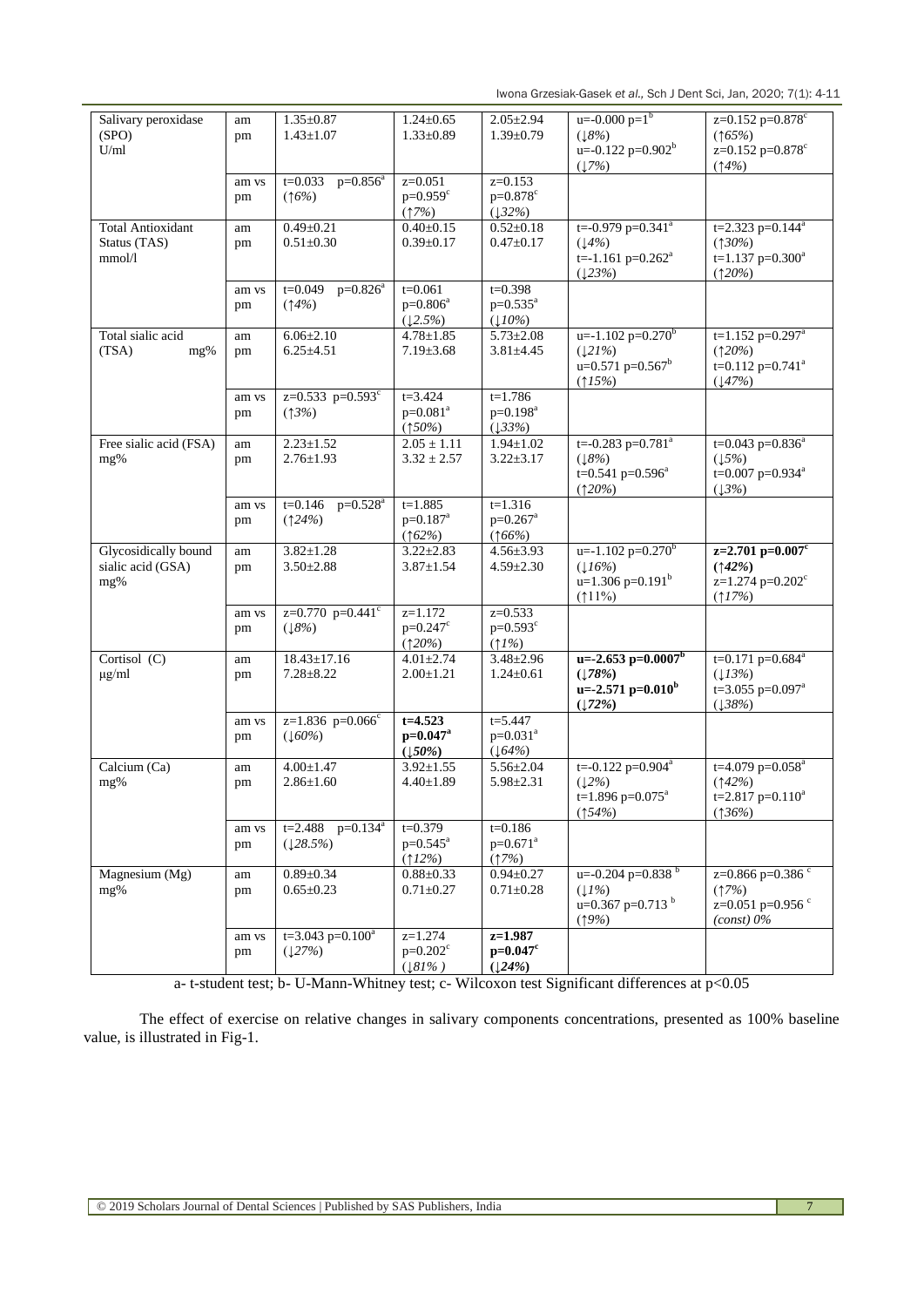Iwona Grzesiak-Gasek *et al.,* Sch J Dent Sci, Jan, 2020; 7(1): 4-11



**Fig-1: Effect of training on relative changes in salivary parameters, levels before excercise were set at 100%**

#### **Salivary components' output in swimmers before training compared with the control group:**

In the morning, slightly higher output was noted for all saliva components in swimmers. However, the output was significantly higher only for total protein. The cortisol level output proved to be significantly lower. In the afternoon, slightly higher outputs were observed for all salivary components as well, but they were significantly higher only for total protein and calcium (Fig.2).



**Fig-2: Output of salivary components (mg/µg/U per min.) of swimmers before training and non-swimmers in the morning and afternoon hours**

#### **Salivary Components' Output Before and After Training in Swimmers**

After the morning training session, a slight increase in the output was observed for all tested salivary components, but it was statistically significant only for total protein, alpha-amylase, calcium, TSA and TAS.

Following the afternoon training session, a slight increase in the output was observed for all salivary components, except for the cortisol for which a declining trend was observed. A significant increase in the output was found for total protein, alpha-amylase, calcium and TAS (Fig-3).



**Fig-3: Output of salivary components (mg/µg/U per min.) of swimmers before and after training in the morning and afternoon hours.**

© 2019 Scholars Journal of Dental Sciences | Published by SAS Publishers, India 8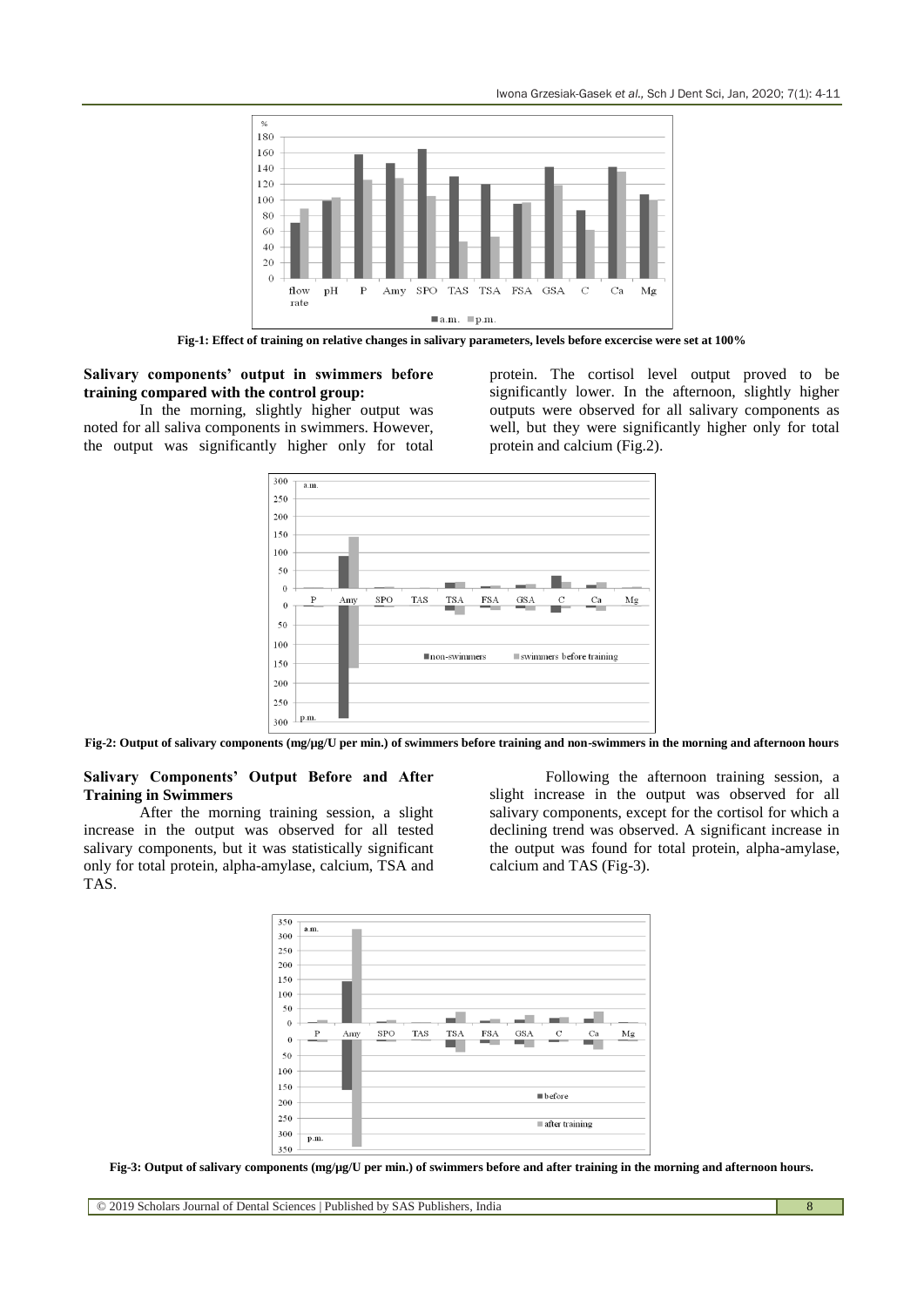Circadian rhythm patterns were demonstrated in the flow rate of saliva and in the levels of the salivary components [17]. This was taken into account while measuring salivary parameters twice a day, i.e. in the morning and in the afternoon. Our data confirms the presence of circadian rhythm patterns in alpha-amylase and cortisol levels contained in saliva. Just like in the Rohlender *et al.*, [18] study, lower alpha-amylase and higher cortisol levels were noted in the control group and in the swimmers' group before training in the morning hours as compared to the afternoon hours. Also, Raff and Trivedi [19] in their study on the circadian rhythm of salivary cortisol showed higher levels of cortisol in the morning hours when compared to the evening hours.

A slight decrease in the salivary flow rate, after swimming exercise observed in our study, is consistent with the previous results [5, 6, 20]. Decrease in the salivary flow rate can be caused by dehydration due to prolonged exercise, which was observed in athletes after a marathon run and other intensive exercise. In our study, swimmers were not exposed to dehydration, because they practiced in the water temperatures ranging from 26 to 28℃. Therefore excess heat produced by the athlets' own bodies during the exercise was released directly to the environment. Moreover, swimmers were allowed to drink energy drinks at will during the practice. However, Ligtenberg *et al.*, [21] demonstrated a significant increase in the unstimulated salivary flow rate following moderate and intense outdoor running at temperatures ranging between 7 and 15℃. Dimitriou *et al.*, [5] showed higher salivary flow rates in swimmers in the evening as opposed to the morning, just like in our study, which explains a higher activity of sympathetic nervous system in the morning hours versus at the other times of the day.

During exercises, total protein concentrations in saliva can increase, following an increase of βsympathetic activity in salivary glands [3] which was confirmed by our data from both the morning and afternoon training sessions. Our data, just like that of the other studies, showed a significant increase in the total salivary protein levels after physical activity [1, 6, 21]. De Oliveira *et al.*, [22] suggested that an increase in the total salivary protein levels is caused exclusively by increased alpha-amylase secretion, therefore monitoring of the total protein concentration can serve as an alternative, non-invasive method for determining exercise intensity. Similarly, Diaz *et al*., [23] considered the assessment of total protein in unstimulated saliva as an attractive marker due to fast testing ability as compared to traditional kinetic or immune assays.

Salivary alpha-amylase is believed to be a biomarker of stress and stimulates sympathetic nervous system activity. It has been successfully applied as an indicator of exercise intensity in well-trained subjects

[24]. The correlation between exercise and alphaamylase activity in saliva has been extensively investigated. However, the obtained data were not consistent, as some studies showed a significant increase, but others showed no such change [25]. In our study a significant increase of salivary alpha-amylase activity after the exercise was observed, regardless of the time of the day. Diaz *et al*., [23] found an increase of salivary alpha-amylase immediately prior to warming up and 5 minutes after swimming competition in male professional swimmers. Edmonson *et al*., [26] noticed an increase of the enzyme activity in saliva in elite swimmers with a disability during regular training. Also Sinnott-O'Connor *et al*., [27] found a significant increase of salivary alpha-amylase activity during intensive training and competition in Paraolympic Swimmers.

Physical exercise is a powerful stimulant provoking the hypothalamic-pituitary axis and cortisol change. It has been assumed that cortisol levels in saliva reflected its concentration in plasma. Physical and psychological stress caused by exercise evokes changes in the cortisol secretion [5, 7, 13]. However, the changes depend on the size and duration of the stimulus. In the case of exercise or training, it is influenced by the type of physical exertion, the impact of training units and time of execution [28]. VanBruggen *et al.,* [29] showed that cortisol responses increased significantly for both serum and saliva only in response to high-intensity exercise on a cycle ergometer. Jacks et al. [30] investigated salivary cortisol levels in response to exercise at 3 different intensities and indicated that only exercise of high intensity and long duration resulted in significant increases in salivary cortisol. Tan and Long [31] noticed that the increase in post-training cortisol in saliva was correlated to the intensity in synchronized swimmers' pool training. O'Connor *et al*., [32] found a relationship between salivary cortisol after swimming and depressed mood (measured by the Profile of Mood States questionnaire) as they noticed higher salivary cortisol in swimmers compared to the control group during baseline and overtraining, and also a positive correlation with depressed mood during overtraining. A similar result was obtained by Yazdanparastet *et al.*, [33]. [Filaire](https://www.ncbi.nlm.nih.gov/pubmed/?term=Filaire%20E%5BAuthor%5D&cauthor=true&cauthor_uid=8897034) *et al.*, [34] who noticed a significant increase in salivary cortisol concentrations after exercise in the handball players, which did not appear in swimmers. They stated that the type of sport played could influence the concentration of salivary cortisol. Our data did not reveal any significant differences in salivary cortisol levels before and after the swimming practice, either. However, we did observe lower salivary cortisol concentrations in the afternoon as compared to the morning measurements taken before and after exercise, which is in line with the circadian variation [19]. However, in contrast to Dimitrou *et al.*, [5] we did not find elevated levels of salivary cortisol to be caused by the exercise.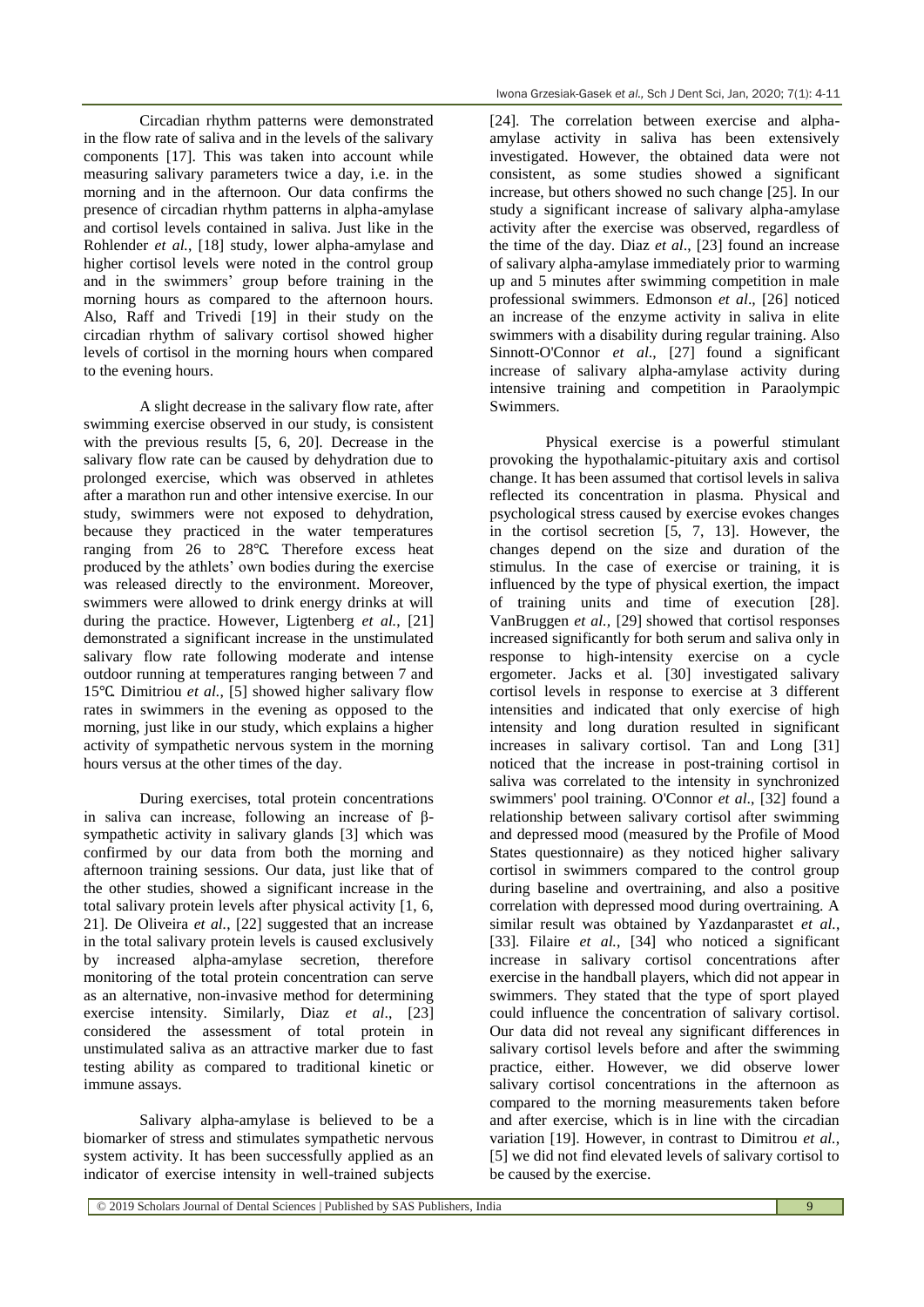Physical activity leads to an elevated oxygen demand due to an increased rate of metabolism. This is known to lead to an increased production of reactive oxygen species, which are harmful. Therefore, a higher production of antioxidants is a type of biological response deactivation free radials. The salivary antioxidant system consists of various molecules and enzymes such as peroxidase, superoxide dismutase as well as uric acid, ascorbic acid [35]. Sariri *et al*., [36] and Darmichi *et al*., [37, 38] found a significant increase in the salivary peroxidase activity, which returned close to the basal value one hour after an exercise, in athletes immediately after an intense run on the treadmill. Total antioxidant status (TAS) concentration was found to be higher in blood plasma of the rugby players after the dosed submaximal physical exercise [39] as well as in saliva of subjects who performed Tai Chi during a period of 6 months [40]. Our data revealed only slightly higher salivary peroxidase and TAS levels following a swimming practice.

Cavas *et al*., [13] studied activity of selected antioxidative enzymes and free sialic acid concentrations in unstimulated mixed saliva in Judo athletes before and after a two-hour-long training session. His study revealed increased levels of antioxidative enzymes (catalase, superoxide dismutase, glutathione peroxidase) and free sialic acid in saliva after the training, but no changes in the total protein concentration. It was assumed that sialic acid consumes toxic hydrogen peroxide under physiological conditions. It is known that terminal Nacetylneuraminic acid (NANA) residues are removed by neuraminidase enzyme and released particles of sialic acid are recycled, or degraded by other enzymes. Therefore, released N-acetylneuraminic acid represents a form of defense against oxidative destruction, thus enabling us to determine that sialic acid as an alternative marker of oxidative stress. However, our data do not prove such a relationship because no significant increase in the levels of free sialic acid levels has been identified after workouts. Our data have shown a small increase in calcium concentration and a decrease in magnesium content after the swim training. These data are different from Chicharro *et al.,* [14] findings, which have shown a slight decrease of the mean calcium value and a significant increase in magnesium content in the mixed saliva, after a maximal exercise on cycloergometer.

# **CONCLUSION**

The results of this study suggest a significant increase in the alpha-amylase levels and a tendency for greater total protein concentration in saliva, following an intense swimming exercise, performed in the morning as well as in the afternoon.

## **REFERENCES**

- 1. [Díaz Gómez MM,](http://www.ncbi.nlm.nih.gov/pubmed/?term=D%C3%ADaz%20G%C3%B3mez%20MM%5BAuthor%5D&cauthor=true&cauthor_uid=23700456) [Bocanegra Jaramillo OL,](http://www.ncbi.nlm.nih.gov/pubmed/?term=Bocanegra%20Jaramillo%20OL%5BAuthor%5D&cauthor=true&cauthor_uid=23700456) [Teixeira RR,](http://www.ncbi.nlm.nih.gov/pubmed/?term=Teixeira%20RR%5BAuthor%5D&cauthor=true&cauthor_uid=23700456) [Espindola FS.](http://www.ncbi.nlm.nih.gov/pubmed/?term=Espindola%20FS%5BAuthor%5D&cauthor=true&cauthor_uid=23700456) Salivary surrogates of plasma nitrite and catecholamines during a 21 week training season in swimmers. [PLoS One.](http://www.ncbi.nlm.nih.gov/pubmed/23700456) 2013;8(5):e64043.
- 2. Nunes LAS, De Macedo DV. Saliva as a diagnostic fluid in sport medicine: potential and limitations. J Bras Med Lab. 2013; 49(5):247-255.
- 3. Gaviglio CM, Cook, CJ. Relationship between midweek training measures of testosterone and cortisol concentrations and game outcome in professional rugby union matches. The J of Strength & Conditioning Res, 2014; 28(12): 3447- 3452.
- 4. Bardon A, Cedor O, Kollberg H. Cystic fibrosislike changes insaliva of healthy persons subjected to anaerobic exercise. Clin Chim Acta. 1983; 133(3):311-316.
- 5. Dimitriou L, Sharp NCC, Doherty M. Circadian effects on the acute responses of salivary cortisol and IgA in well trained swimmers. Br J Sports Med. 2002; 36(4): 260-264.
- 6. Ljungberg G, Ericson T, Ekblom B, Birkhed D. Saliva and marathon running. Scand J Med Sci Sports. 1997; 7(4):214-219.
- 7. Walsh NP, Laing SJ, Oliver SJ, Montague JC, Walters R, Bilzon JL. Saliva Parameters as Potential Indices of Hydration Status during Acute Dehydration. Med Sci Sports Exerc. 2004; 36(9):1535-5152.
- 8. Powell J, DiLeo T, Roberge R, Coca A, Kim JH. Salivary and serum cortisol levels during recovery from intense exercise and prolonged, moderate exercise. Biol. Sport. 2015; 32(2): 91-95.
- 9. Kanaley JA, Weltman JY, Pieper KS, Weltman A, Hartman ML. Cortisol and Growth hormone resposnses to exercise at different times of day. J Clin Endocrin Matab. 2001; 86(6):2881-2889.
- 10. Maruyama Y, Kawano A, Okamoto S, Ando T, Ishitobi Y, Tanaka Y, Inoue A, Imanaga J, Kanehisa M, Higuma H, Ninomiya T. Differences in salivary alpha-amylase and cortisol responsiveness following exposure to electrical stimulation versus the Trier Social Stress Tests. PLoS One. 2012 Jul 30;7(7):e39375.
- 11. Lowry OH, Rosebrough NJ, Farr AL, Randall RJ. Protein measurement with the Folin phenol reagent. J Biol Chem. 1951; 193(1):265–275.
- 12. [Jenkins RR.](http://www.ncbi.nlm.nih.gov/sites/entrez?Db=pubmed&Cmd=Search&Term=%22Jenkins%20RR%22%5BAuthor%5D&itool=EntrezSystem2.PEntrez.Pubmed.Pubmed_ResultsPanel.Pubmed_DiscoveryPanel.Pubmed_RVAbstractPlus) Free radical chemistry. Relationship to exercise. [Sports Med.](javascript:AL_get(this,%20) 1988; 5(3): 156-170.
- 13. [Cavas L,](http://www.ncbi.nlm.nih.gov/sites/entrez?Db=pubmed&Cmd=Search&Term=%22Cavas%20L%22%5BAuthor%5D&itool=EntrezSystem2.PEntrez.Pubmed.Pubmed_ResultsPanel.Pubmed_DiscoveryPanel.Pubmed_RVAbstractPlus) [Arpinar P,](http://www.ncbi.nlm.nih.gov/sites/entrez?Db=pubmed&Cmd=Search&Term=%22Arpinar%20P%22%5BAuthor%5D&itool=EntrezSystem2.PEntrez.Pubmed.Pubmed_ResultsPanel.Pubmed_DiscoveryPanel.Pubmed_RVAbstractPlus) [Yurdakoc K.](http://www.ncbi.nlm.nih.gov/sites/entrez?Db=pubmed&Cmd=Search&Term=%22Yurdakoc%20K%22%5BAuthor%5D&itool=EntrezSystem2.PEntrez.Pubmed.Pubmed_ResultsPanel.Pubmed_DiscoveryPanel.Pubmed_RVAbstractPlus) Possible interactions between antioxidant enzymes and free sialic acids in saliva: a preliminary study on elite judoists[. Int J Sports Med.](javascript:AL_get(this,%20) 2005; 26(10):832-835.
- 14. Chicharro JL, Serrano V, Ureña R, Gutierrez AM, Carvajal A, Fernandez-Hernando P, Lucia A. Trace elements and electrolytes in human resting mixed saliva after exercise. British journal of sports medicine. 1999 Jun 1;33(3):204-7.

© 2019 Scholars Journal of Dental Sciences | Published by SAS Publishers, India 10